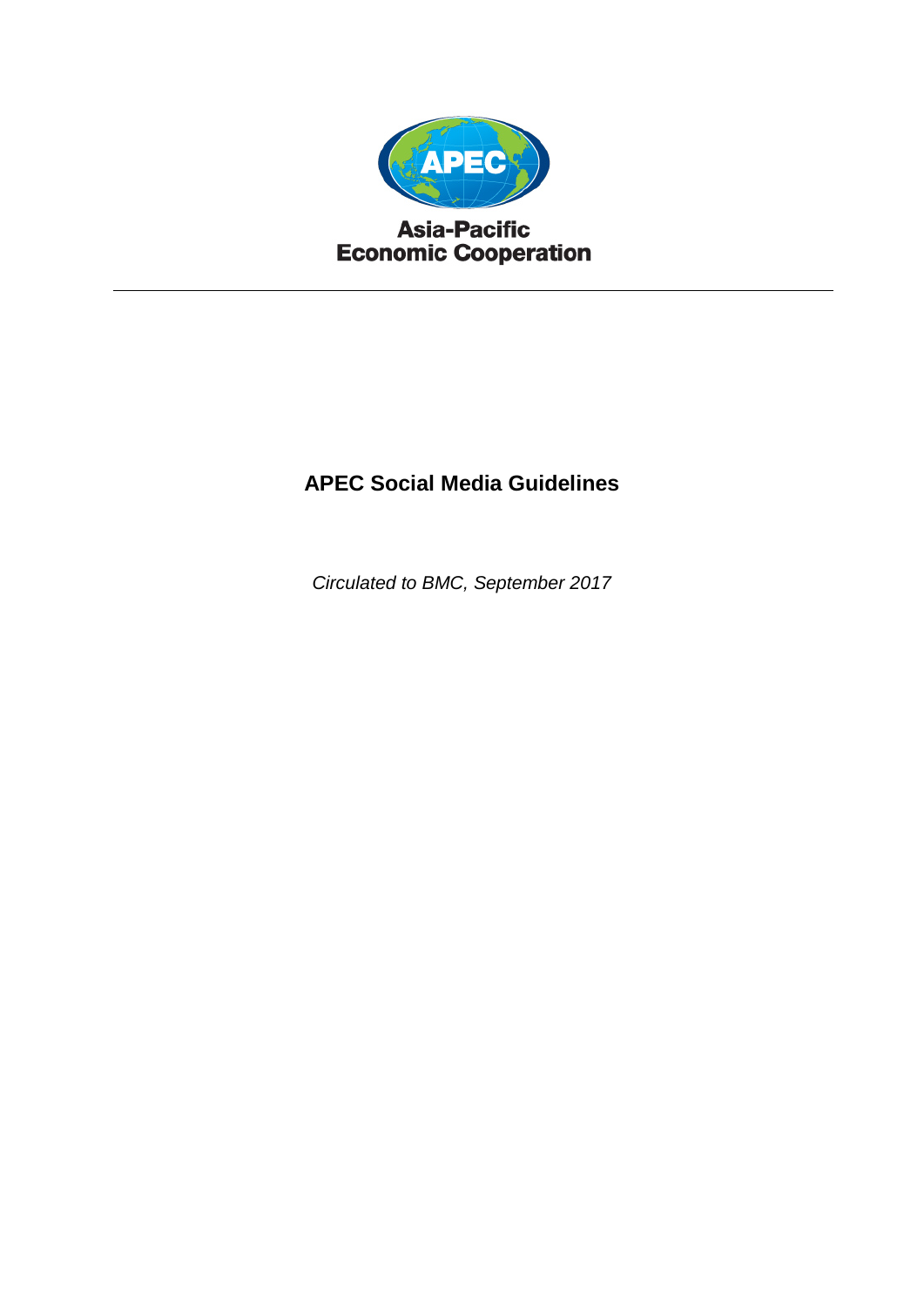## **Table of Contents**

| <b>PART I</b>  |  |
|----------------|--|
|                |  |
|                |  |
|                |  |
|                |  |
|                |  |
|                |  |
|                |  |
|                |  |
|                |  |
|                |  |
|                |  |
|                |  |
|                |  |
|                |  |
|                |  |
|                |  |
|                |  |
|                |  |
|                |  |
|                |  |
|                |  |
|                |  |
| <b>PART II</b> |  |
|                |  |
|                |  |
|                |  |
|                |  |
|                |  |
|                |  |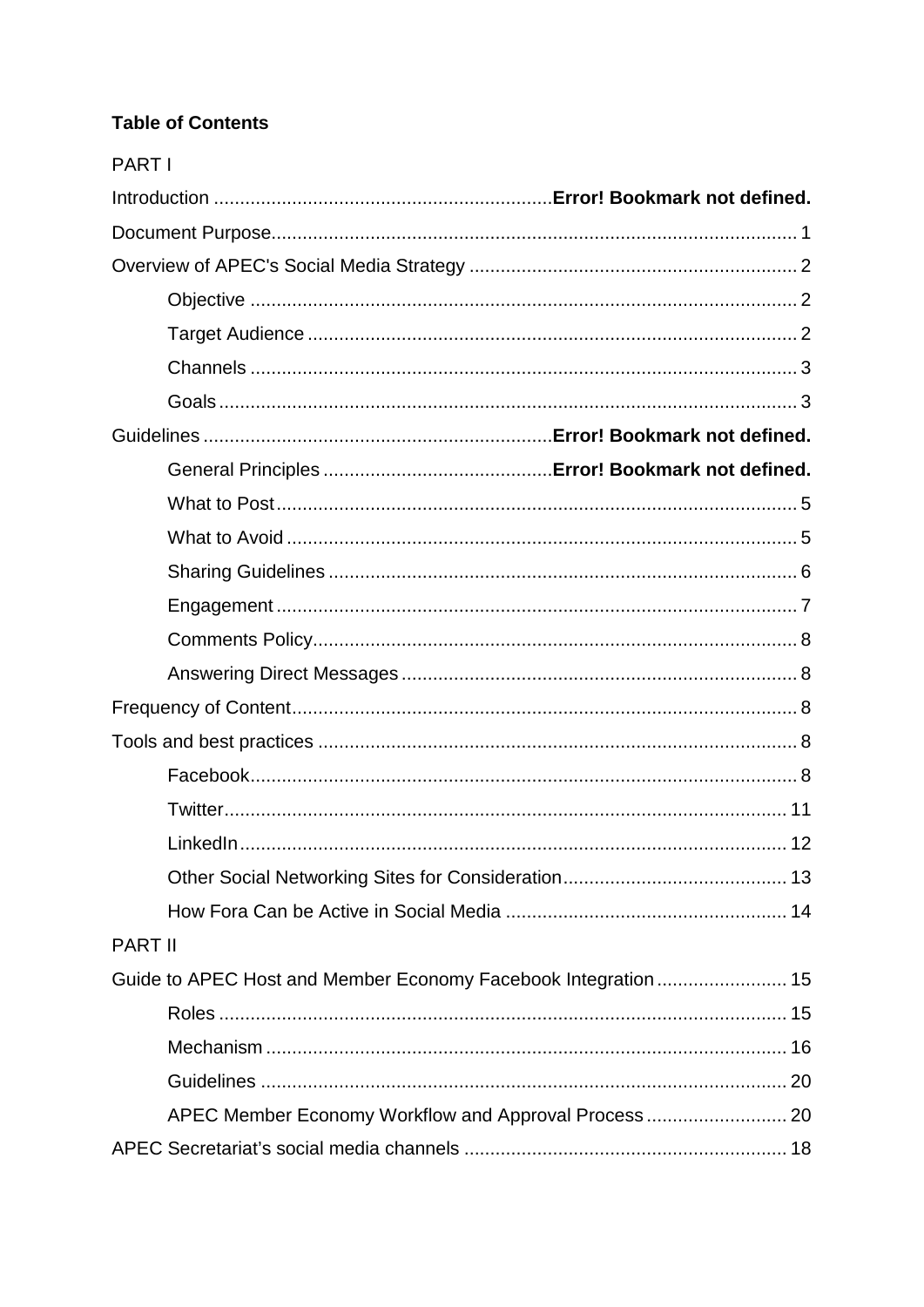## **PART I: APEC Social Media Strategy and Guidelines**

- 1. Social media is a rapidly changing domain that has become an increasingly effective way for organizations to conduct outreach and communicate directly with its stakeholders.
- 2. It is undeniable that all organizations engaging in public communication must adapt to a landscape dominated by it.
- 3. Social media tools can be harnessed to impart and effectively communicate information about APEC to create awareness and understanding of our mission, goals, activities and achievements.
- 4. This includes educating and engaging with individuals, groups, specific audiences and the general public.
- 5. Establishing a more prominent presence on social media and tapping into the power of social networks can yield significant communications benefits.
- 6. It is important to note that social media conversations are instantaneous and can help communicate key messages more efficiently.
- 7. But this means mistakes can occur more easily, which may lead to reputational risk. Organizations and individuals engaging in social media conversations thus need to be aware of both social media's power and pitfalls.
- 8. The strategy surrounding the use of social media must, at the very least, aim to do no harm to an organization's reputation, and, at best, aim to establish the organization's online prominence, relevance, reach and influence.

## **Document purpose**

- 9. This document lays out the social media strategy of the APEC Secretariat as well as the prescribed policies and guidelines for social media use of official channels and those channels officially related to APEC.
- 10.Its intended user will be anyone handling the official social media platforms of the APEC Secretariat, as well as anyone who wishes to engage in social media guided by the Secretariat's policies.
- 11.Because social media is constantly evolving, as new tools constantly emerge while existing tools are updated regularly, this must be treated as a living document, which must be audited and improved upon regularly.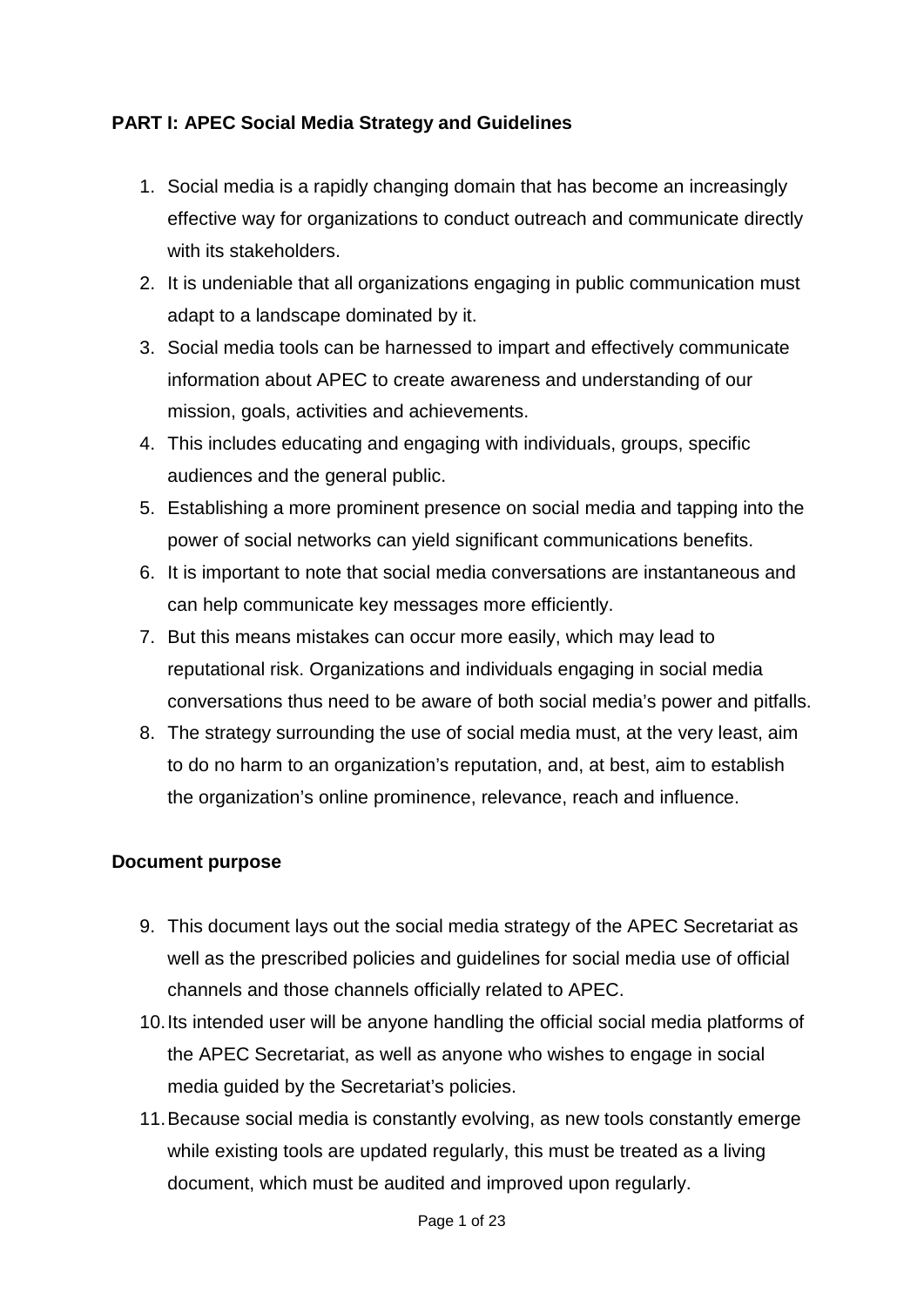## **Overview of APEC's Social Media Strategy**

## **Objective**

- 12.The objective of APEC's social media strategy is to raise awareness of APEC by engaging with and reaching a broader, more diverse global constituency,
- 13.and by expanding APEC's audiences' understanding of the region and organization through online dialogue with constituents, and the communication of new research and initiatives.
- 14.To meet this goal, APEC must grow and maintain its social media audience to build an online community whose members will consider content from APEC a regular part of their daily media consumption.
- 15.This constant presence in the online activity of an audience even during intersessional periods will aid in easing audiences into being familiar with APEC's key messages, and in fostering trust in the organization and its goals.

## **Target Audience**

16.Social media caters to the general public, but focus on the APEC Family (Leaders, Ministers, SOMs, Chairs, Lead Shepherds, delegates, etc.), the APEC Secretariat, host economy, member economies, business, media, government officials and parliamentarians, students, academics, interest groups.

## **Channels**

17.Twitter profile, Facebook page, LinkedIn page, Instagram, others

#### **Goals**

- 18.To promote APEC's agenda by promoting the APEC website and fora pages.
- 19.To engage APEC's audience directly online with increased comments, likes, shares or retweets by posting more interesting and relevant content.
- 20.To increase the overall number of APEC Facebook likes and Twitter followers.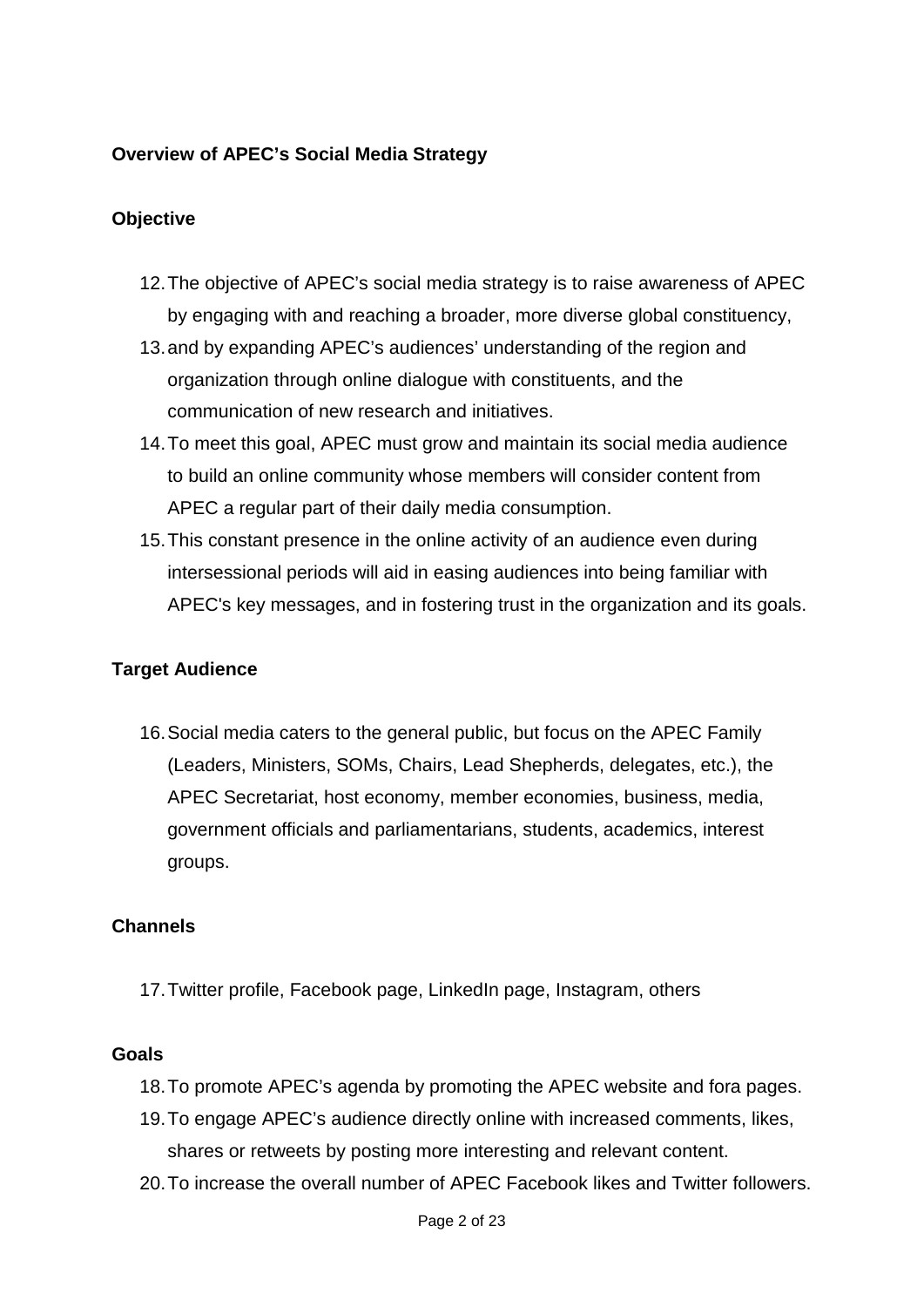- 21.To diversify the means by which the APEC audience can be engaged.
- 22.To ensure that fora meetings, projects and initiatives are given prominent coverage.
- 23.To ensure the online prominence of APEC initiatives in between fora meetings.

## **General principles**

## *Language and Persona*

- 24.APEC social media channels should mirror the sentiment of APEC delegates when they engage. Interaction is serious and thoughtful, respectful of crosscultural awareness, and exhibits a sense of humor and fun, when appropriate.
- 25.When handling official social media, an administrator of APEC social media speaks/posts as the organization. Keep a cordial but professional tone.
- 26.A degree of informality in language (e.g., contractions, exclamation points) is permitted especially if they are needed for the sake of brevity, simplicity and the cultivation of a friendly tone.
- 27.Although social media may seem inherently informal, every post should be treated as official publication, as would any news release or feature article.
- 28.Political slant and personal opinion should be left out.
- 29.The APEC Secretariat is an English-speaking organization. With the exception of posts targeted only to a host economy's population, all APEC's social media activity will engage users in English.
- 30.Should members want to post on APEC social media, local languages can be used for targeted domestic audiences after review of conformity to APEC nomenclature by the APEC Secretariat.
- 31.Follow nomenclature and style as directed by the APEC Publication Guidelines.

## *Conduct*

32.Share only information that is appropriate for the public. Be aware of political repercussions.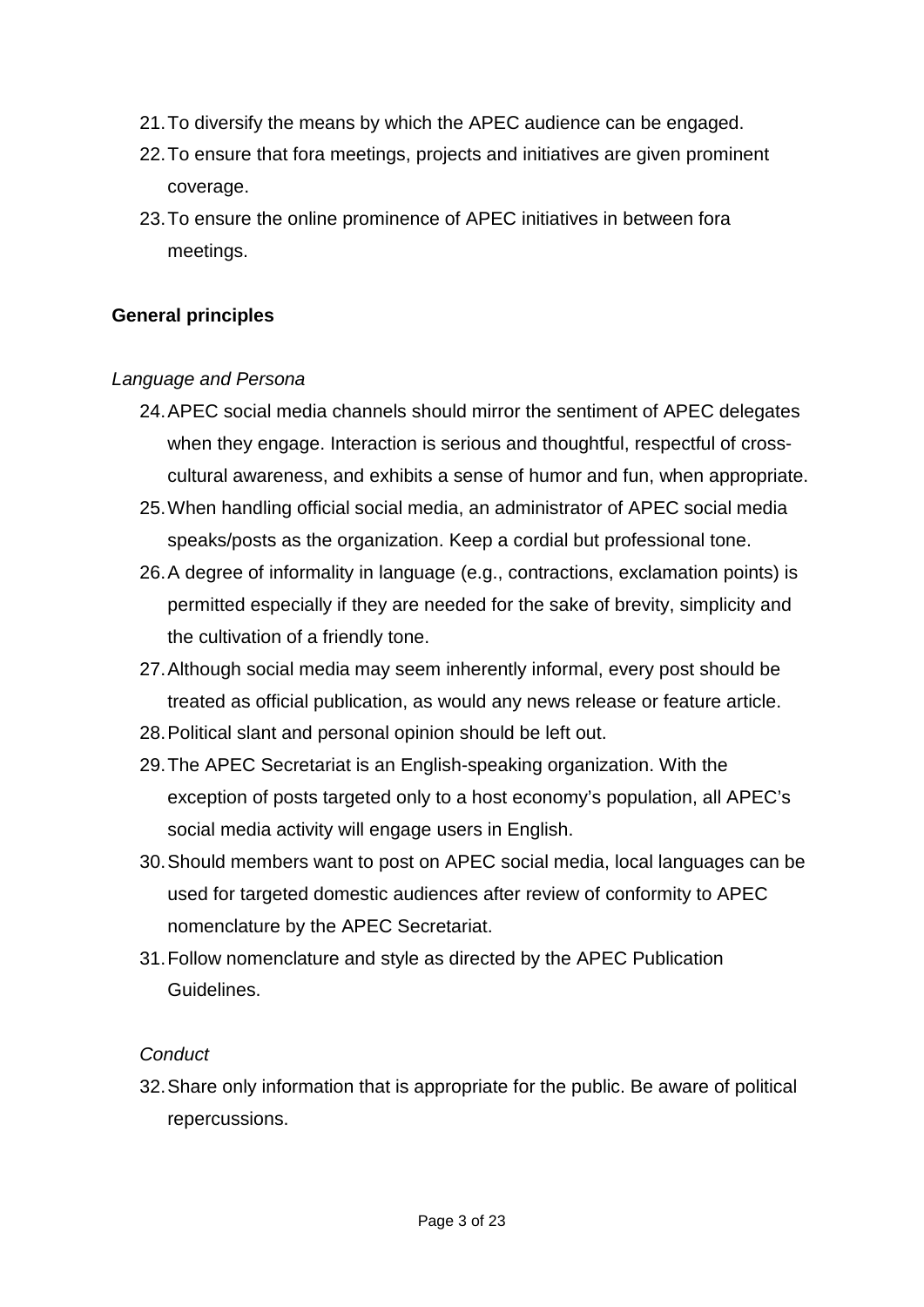- 33.Be discreet and err on the side of caution—if there is any doubt, remember that it is better to not post than to post something that should not have been made public.
- 34.Do not use derogatory slang or swear words, vulgarity and expletives.
- 35.Do not promote unconfirmed, inaccurate or unsubstantiated facts.

#### *Audience*

- 36.Keep in mind that the sun never sets on the APEC region, which covers multiple time zones and two hemispheres. As such, schedule content for a 24 hour audience.
- 37.Use months and days instead of seasonal time stamps.
- 38.Avoid language or phrases that may be offensive or demeaning to certain groups of users.
- 39.Assume that people reading your content know little to nothing about the organization. Hence,
- 40.keep jargon and abbreviation to a minimum.

## **What to Post**

- 41.As much as possible, post links to content on the APEC website or to APECproduced media. These include news releases, feature articles, videos, photos, infographics, APEC reports and publications.
- 42.Keep posts visual: With the exception of live tweets and comments, make sure every social media release is accompanied by featured/embedded images or featured videos.
- 43.Promote multilateral/regional initiatives and success stories.
- 44.Promote positive stories or successful initiatives in individual APEC member economies, but make sure to vary the economies over time, so there is no favoritism.
- 45.Emphasize success stories and projects from the host economy of any given year.

#### **What to Avoid**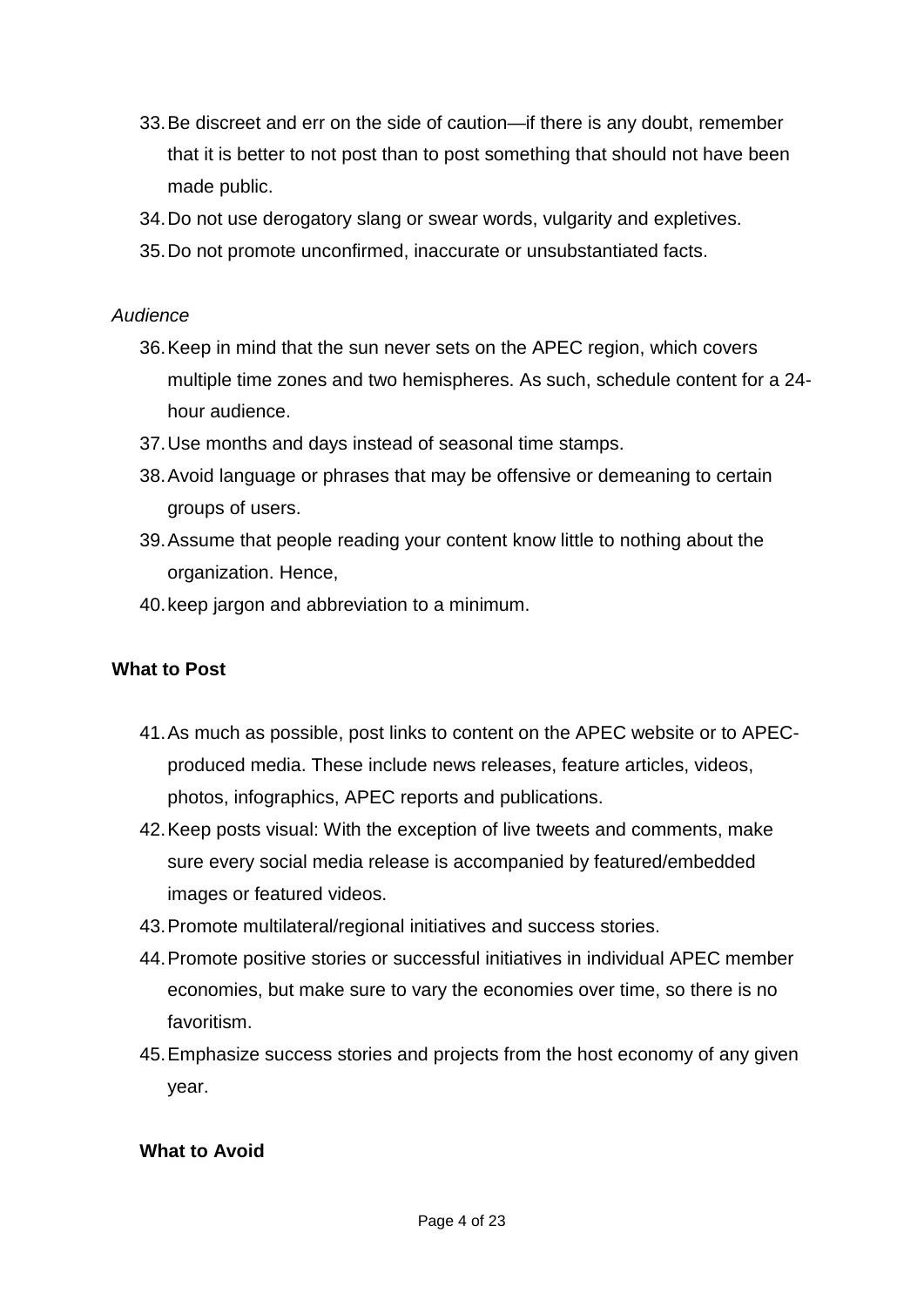- 46.Do not post sensitive images, such as photos depicting violence.
- 47.Minimize images, photos or mentions of APEC government officials at banquets etc. Images should reflect the seriousness of the forum.
- 48.Avoid topics or images that negatively portray APEC members.
- 49.Minimize rankings of APEC member economies unless confirmed by APEC endorsed reports.
- 50.Do not highlight bilateral agreements. Focus on regional and multilateral work.
- 51.Avoid images or graphics of global/regional maps to avoid boundary issues. Exercise judgment when reviewing individual economy maps without borders on a case by case basis.
- 52.Avoid condolences or congratulations of individual leaders from member economies.
- 53.Call it APEC Leaders' Week or APEC Leaders' Meeting, NOT "Summit," which implies sovereignty.
- 54.Do not refer to seasons (Spring, Summer); refer to calendar month.
- 55.Avoid contravening APEC Conventions (Section 2) as approved in the APEC Guidelines for Hosting APEC Meetings.

## **Sharing Guidelines**

- 56.Sharing content refers to "sharing" Facebook posts from other accounts using the APEC Secretariat Facebook page;
- 57.sharing posts on LinkedIn using the APEC LinkedIn corporate page; and
- 58.retweeting using the Twitter handle, @APEC.

*Feed Curation*

- 59.Official social media may curate content from the web in a manner that promotes the agenda of APEC.
- 60.The goal is a feed of original and third-party content that demonstrates the benefits of free trade, inclusive growth, sustainable development and APEC priorities.
- 61.Share from international organizations and non-profits or credible providers of content such well-known international and local media.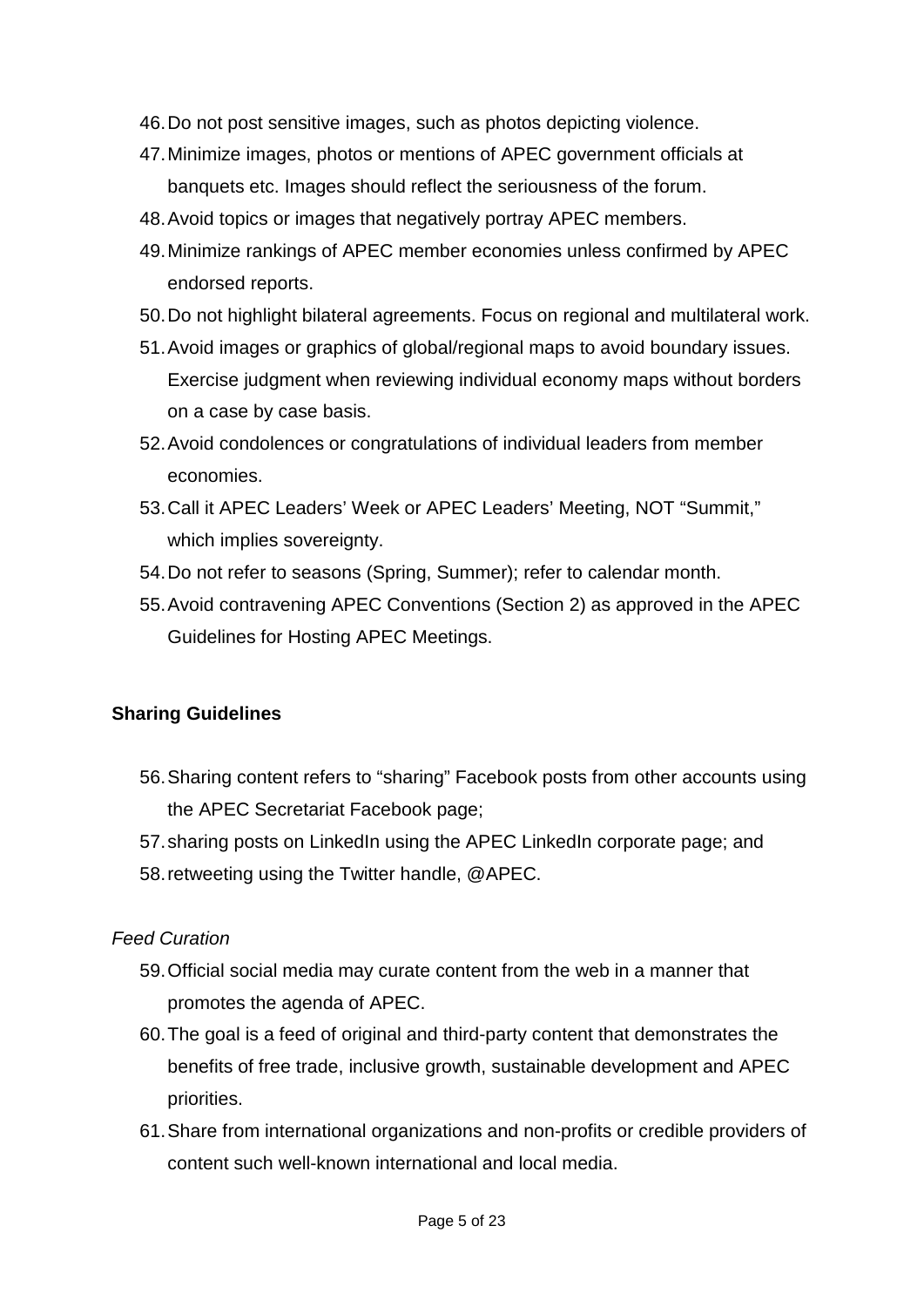- 62.If retweeting individuals, please vet the credibility and organization of the individual, e.g., journalist, government official, academic think tank.
- 63.Because sharing posts may be misinterpreted as endorsement (despite the disclaimer), read the content that will be shared before sharing.

### *Neutrality*

- 64.The Secretariat must represent its full membership, and as such must not appear to lobby for a certain agenda or outcome.
- 65.As such, do not to retweet or share posts from government officials or academics advancing a personal agenda.
- 66.We should not appear to be endorsing products or private organizations.

### *Follow the Post Guidelines*

- 67.When choosing third-party content to share, follow the same guidelines for posts.
- 68.As such, stick to multilateral and regional initiatives.
- 69.Style rules may be relaxed somewhat for post sharing.

## *Copyright, permission and sharing*

- 70.Administrators should feel free to share or retweet third-party content without fear of infringing on copyright, so long as it is apparent who owns the content being shared. Usually, an embedded link to a third-party content provider's website will suffice.
- 71.However, administrators must not copy text or post images without permission and pass them off as their own.
- 72.All images to be published on the APEC website, and directly published on APEC social media must be free of copyright, properly attributed or used with permission of the owner.

#### **Engagement**

73.APEC's social media efforts should encourage fans and followers to share their thoughts with one another by commenting on stories, videos, links, posts, tweets etc. Address any feedback truthfully and calmly.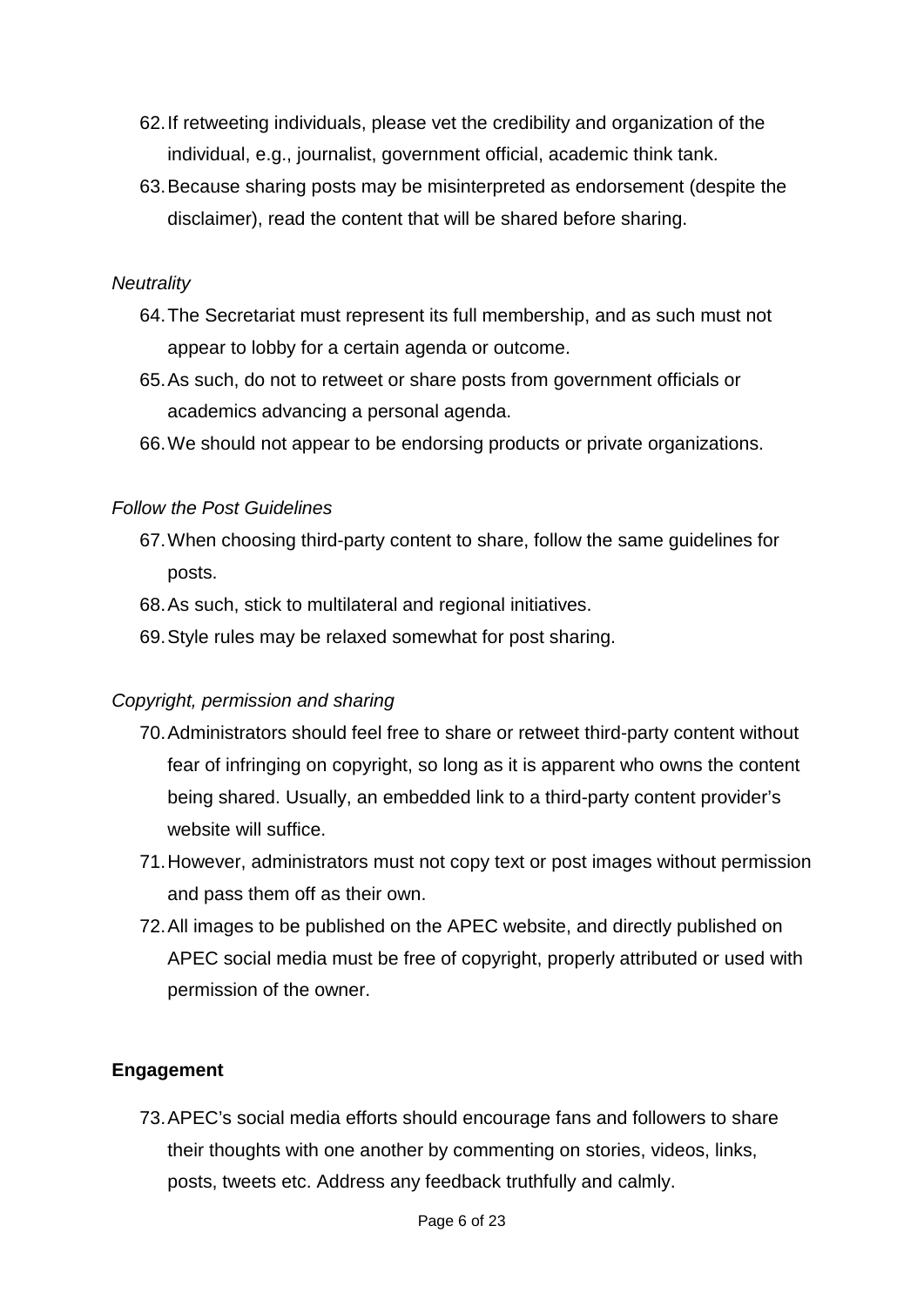- 74.Keep to a cordial, and even friendly towards everyone, with no exceptions.
- 75.Do not engage in unpleasant online conversations that enflame unruly discussion.
- 76.Account administrators reserve the right to review all comments and posted materials and remove such materials for any reason.

## **Comments Policy**

### *Positive to Neutral Comments*

- 77.Commenters offering praise should always be thanked.
- 78.Comments that contain links that are believed to be spam will be hidden from public view (or, in the case of Twitter, ignored).
- 79.Commenters that are off-topic may be encouraged by moderators to keep to the topic.
- 80.Commenters that ask questions or relay requests within reason will be entertained.

### *Negative Comments*

- 81.Commenters offering non-vulgar and constructive criticism should be thanked for sharing their opinion.
- 82.Comments that are abusive, contain profanity, are threatening in tone or devolve into personal attacks will be hidden or removed immediately (or, in the case of Twitter, ignored).
- 83.Comments with links that are determined to be spam or sales and advertising should be removed (or, in the case of Twitter, ignored).

## **Answering Direct Messages**

## *Positive to Neutral Messages*

- 84.Correspondents offering praise should always be thanked.
- 85.Messages that contain links that are believed to be spam will be ignored.
- 86.Messages that are off-topic may be ignored.
- 87.Correspondents that ask questions or relay requests will be entertained when possible.

#### *Negative Messages*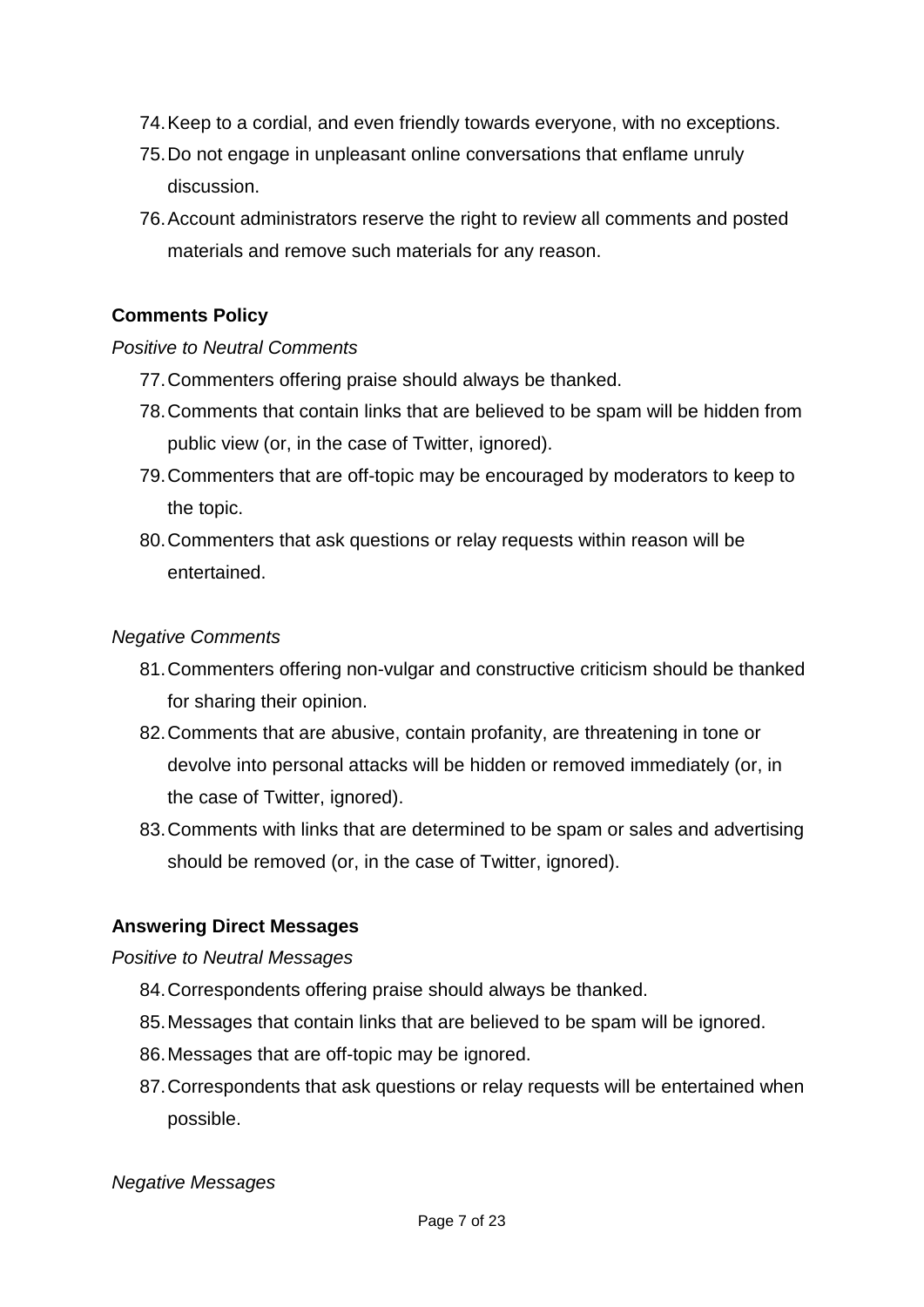- 88.Correspondents offering non-vulgar and constructive criticism should be thanked for sharing their opinion.
- 89.Messages that are abusive, contain profanity, are threatening in tone or devolve into personal attacks will be ignored.
- 90.Messages with links that are determined to be spam or sales and advertising should be ignored.

## **Frequency of Content**

- 91.APEC must grow and maintain its social media audience. The tactic is to keep a constant presence on the feeds of APEC social media subscribers by posting as much content as possible on a daily basis. A constant presence online, even intersessionally, will familiarize APEC's audience with APEC's key messages, and generate trust in the organization and its goals.
- 92.Increasing frequency means more content (articles, images and video) should be published on the APEC website.
- 93.Crucially, publishing on social media must be scheduled multiple times on a daily basis, including weekends. Publishing daily on social media is so important for keeping a momentum of engagement with audiences that it is preferable to conspicuously recycle content over the course of a publishing cycle than it is to create a lacuna of content for even one or two days.
- 94. In this way, the website and the social media platforms will complement each other: the website will try to keep up in providing social media with fresh content; social media will ensure audiences are engaged with APEC's message and content, increasing the likelihood of website visits.

## **Tools and best practices**

- 95. APEC engages an online audience through social media using four platforms: Facebook, Twitter, LinkedIn and Instagram all of which are, at their core similar. They all connect users with family, colleagues, media and friends—or in the case of organizations, with stakeholders—through shared and recommended content within a cultivated network.
- 96. This content comes in different media—text, links to websites, images, and video. They show up on the feeds of APEC users' followers' social media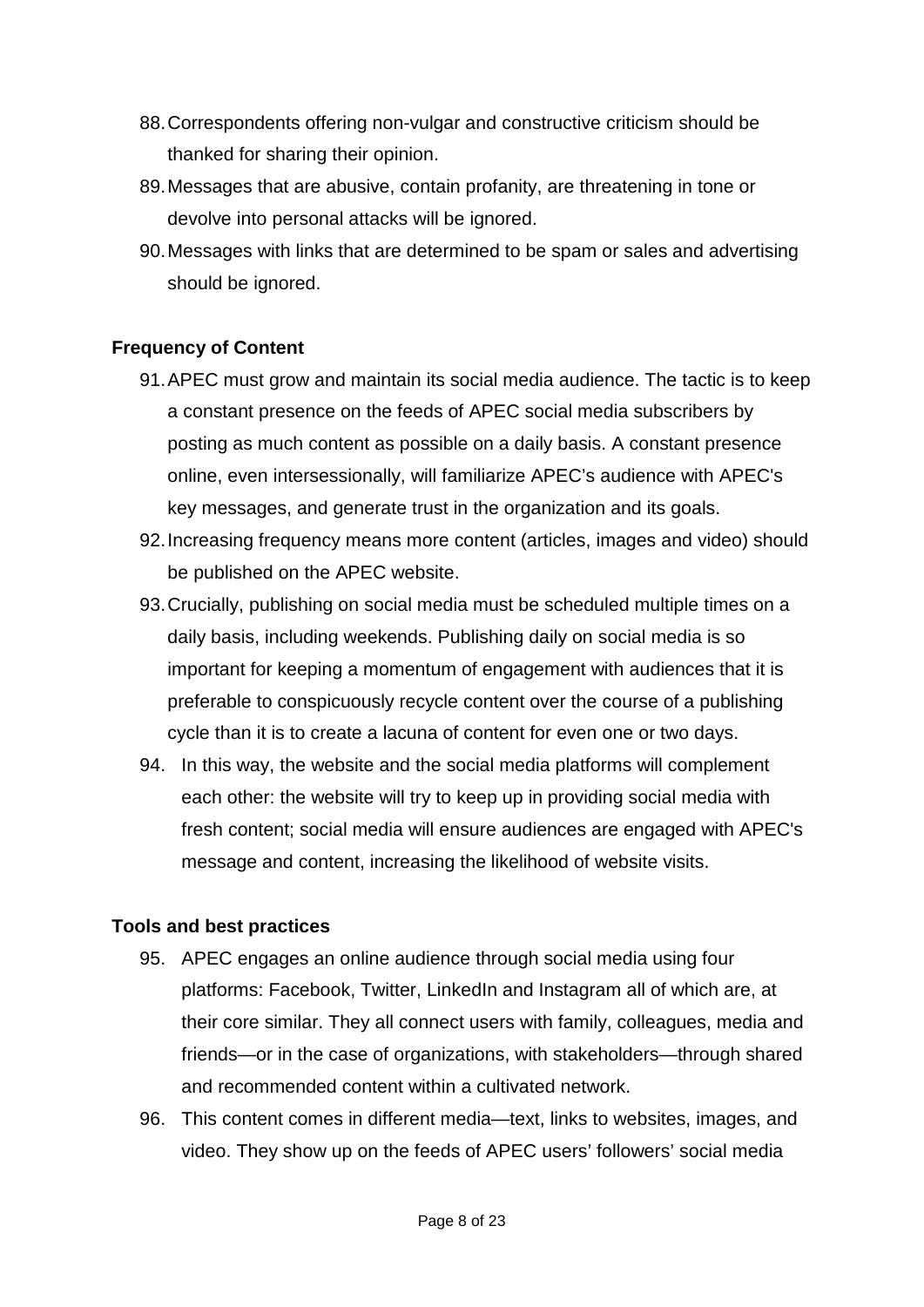accounts when they go online and check their respective applications or websites.

- 97. Social media platforms monetize their businesses by offering amplification services: a variety of payment options to make content feature more prominent or noticeable in users' feeds.
- 98. The following sections spell out what makes each network different from each other, and proposes the strategic and/or tactical direction for each.

## **Facebook**

### *Recommendations for use*

- 99. APEC should take advantage of English-language social media to push out content more frequently.
- 100. Treat Facebook as an extension of the APEC website: Refrain from using it to post and share content from other websites, and instead post content leading back to the APEC website.
- 101. Take advantage of Facebook's well-developed platform to engage APEC's multicultural audience and target specific demographics in different economies with both paid and organic posts.
- 102. Post at least twice a day and evaluate frequency depending on the news cycle.
- 103. Take advantage of the popular short video medium. Post at least once a week.

#### **Twitter**

- 104. A "microblogging service" that enables users to send and read messages called tweets—text-based posts of up to 140 characters.
- 105. Some call Twitter the "SMS of the Internet." A misleading nickname: Twitter is increasingly a more visual and multimedia platform, capable of posting images and lengthy videos.

#### *Recommendations*

- 106. Twitter's format makes it ideal for establishing institutional ties with stakeholders.
- 107. Use Twitter to curate third-party content about topics relating and related to APEC and its agenda.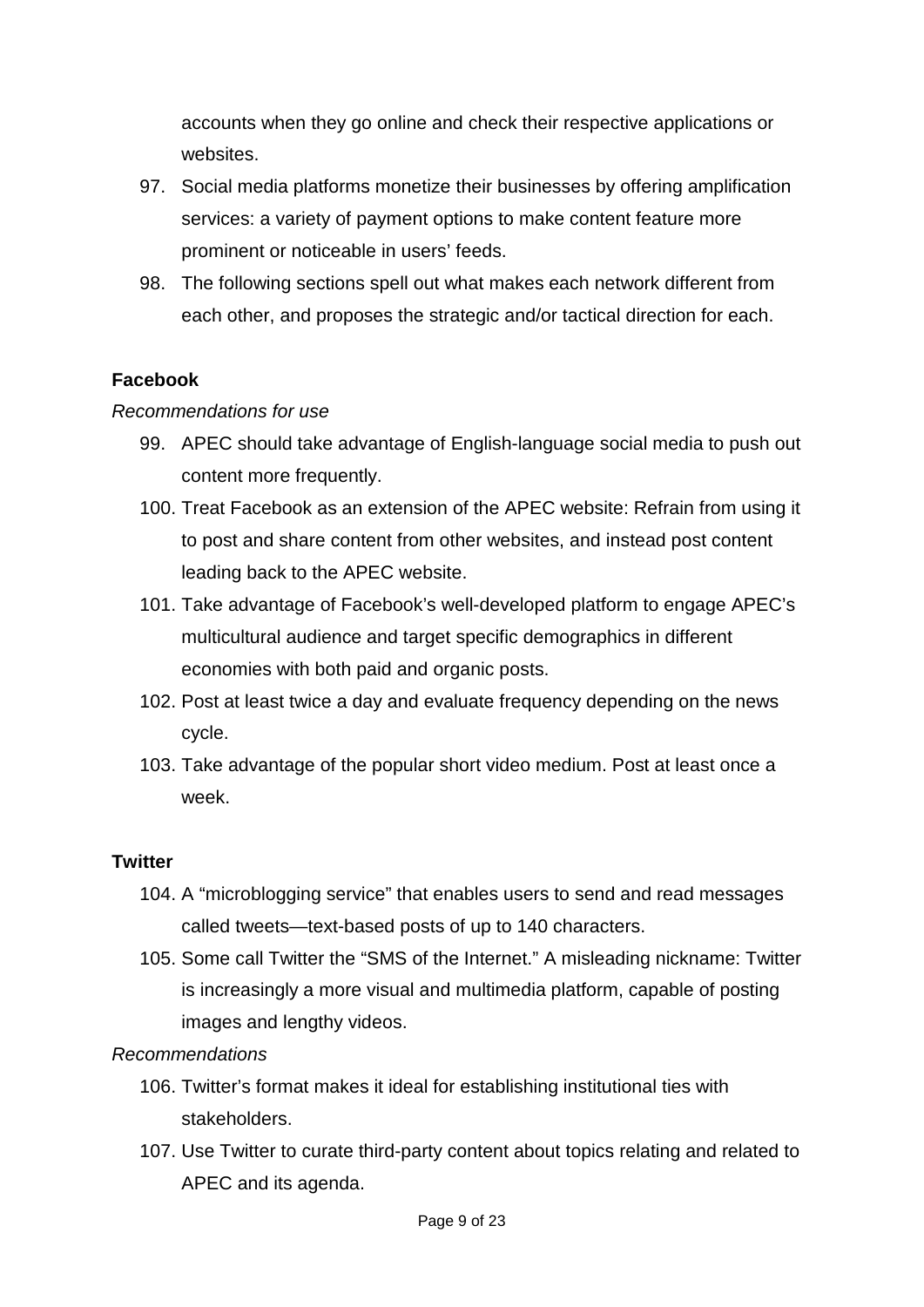- 108. Use Twitter to send out live updates of events and speeches as they happen.
- 109. Flood the Twitter feed with tweets, even if content has to be recycled over and over again.

### **LinkedIn**

110. LinkedIn is an online global network of professionals. Although it is popularly thought of as a recruitment hub, the platform also allows users to engage with each other, share content, new releases, reports or events.

### *Recommendations*

- 111. Maintain and manage a network of current and former employees and delegates committed to APEC.
- 112. Extend these connections to non-Secretariat professionals who are interested in APEC—experts, consultants, project overseers, potential talent.
- 113. Eventually, organize these networks into fora discussion groups for fora working groups.

## **Other Social Networking Sites for Consideration**

#### *Instagram*

- 114. Allows users to share pictures and videos, apply filters to them and also share them on other social networking sites. Recommended for sharing quickly produced videos and photos.
- 115. Instagram is the most visually reliant of all the social media platforms. It is best accessed as a smartphone app; its user base is expected to take their photos with their mobiles.
- 116. As such, Instagram can be the perfect vehicle to carry a version of the APEC Photo Contest that requires contestants to submit photos taken with their phones—thus democratizing the exercise.
- 117. Furthermore, Instagram can be especially useful during events. One of its more popular features, called Instagram Stories, ties together snippets of short video and photographs, taken with a smartphone, that run as a series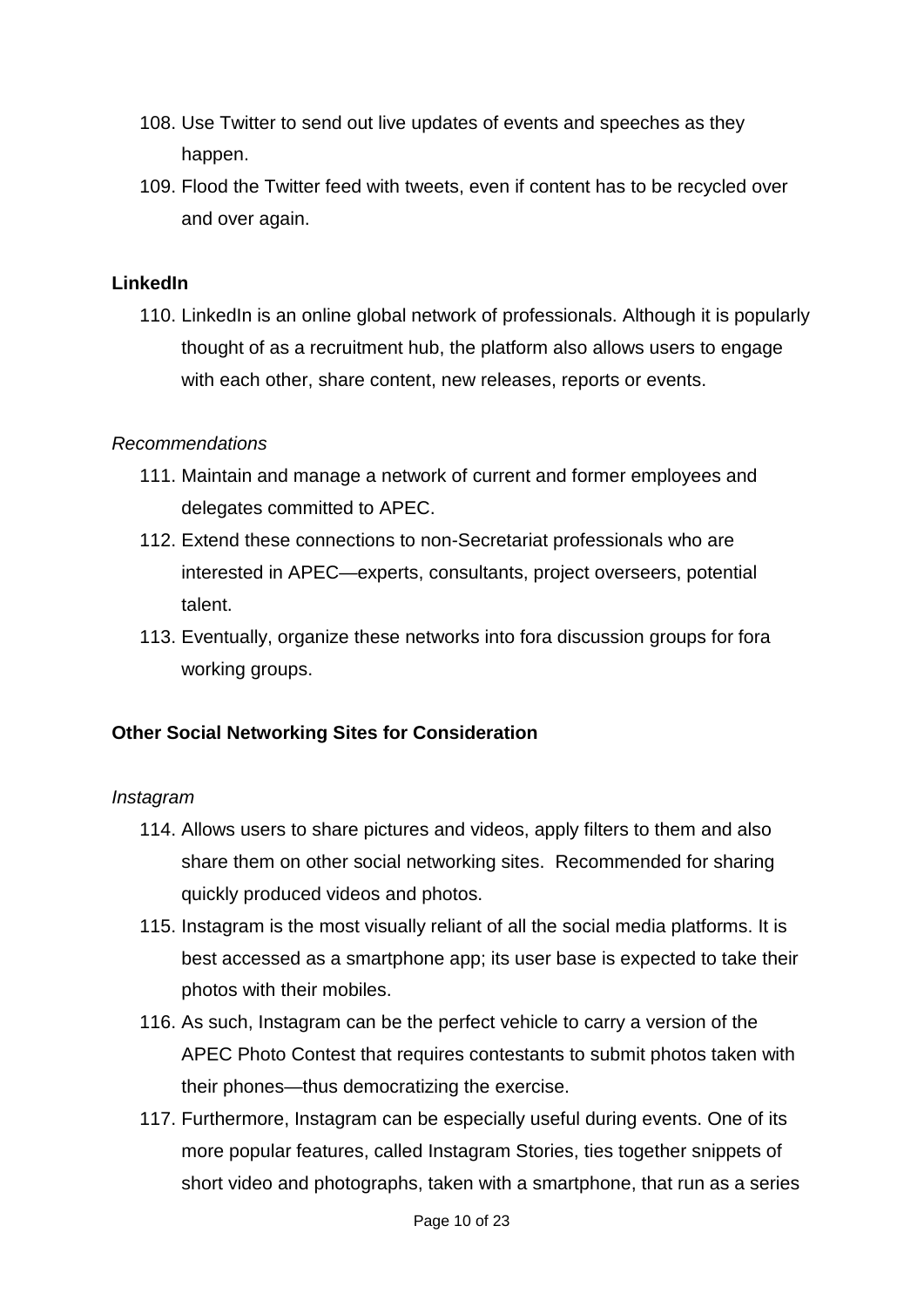of multimedia vignettes that could be used to piece together for an audience the goings on of a meeting.

118. These photos and videos can be stored for the record and eventually archived, but publicly, they will disappear after 24 hours, lending a veneer of urgency to them.

## *YouTube*

- 119. Now that both Twitter and Facebook have native video functions, Google's video publishing site is best used for embedding video on a website page. The site is also better suited for building video archives.
- 120. It is ripe for a regular video-consuming niche that uses the digital video platform for learning—the platform can be host to educational animated videos, vlogs (video blogs) and online video.

## *Medium.com*

121. A popular blogging site that offers a platform for long-form text. Ideal for articles that may be too informal for the APEC website, but still merits publication. Low population, but can be paired with Facebook for amplification.

## **How Fora Can be Active in Social Media**

- 122. Fora members are encouraged to take advantage of the established audiences already following APEC's social media channels, and to ensure a message that is clear and unified, members and fora should feed content through APEC's official social media channels, which have been verified as authentic with blue ticks. At the same time, fora are discouraged from opening sub-level APEC accounts.
- 123. This will eliminate confusion by stakeholders and enable a conscious approach to releasing information in line with APEC priorities and the news cycle.
- 124. It is good industry practice for brands and organizations to use a single set of channels. This would not only help focus the messaging of an organization as diffuse as APEC, it would also devote often limited resources to fewer channels that would, in turn, grow faster.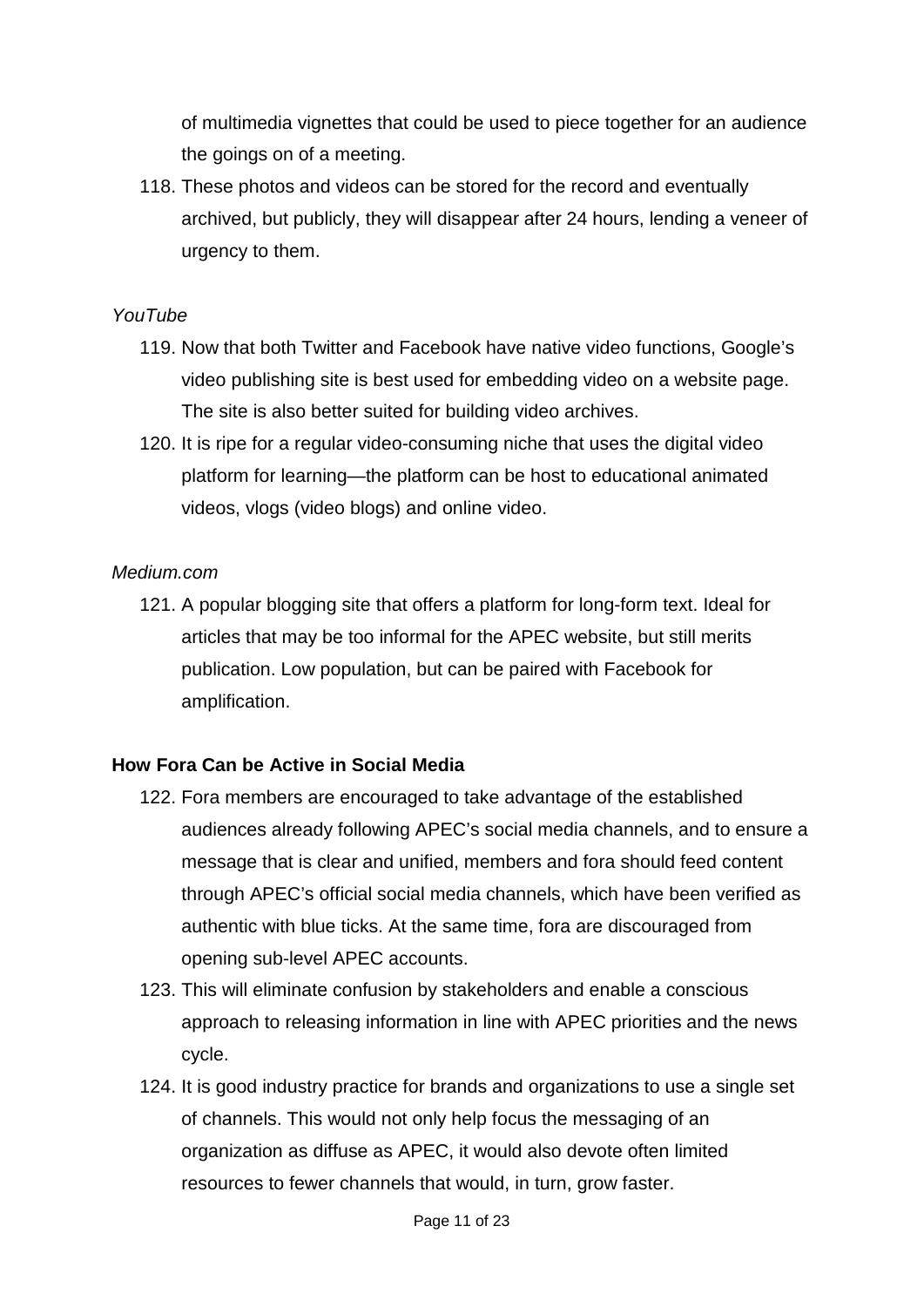- 125. Single channels with large follower and engagement counts are more effective at amplifying information and breaking out to new audiences than multiple small accounts, which overexposes the brand and leaves it open to inconsistencies.
- 126. APEC members and stakeholders, especially the Lead Shepherd/Chair of a working group, are encouraged to contribute content to APEC official accounts to generate conversations about the issues related to their fora.
- 127. To promote this activity, they are encouraged to directly engage @APEC who can assist with outreach.
- 128. Posts may include: Major project milestones or deliverables (e.g. workshops or reports); quotes from a news release or article; outcomes of an activity; Quotes from the Lead Shepherd/Chair on a specific topic.
- 129. The content would be hashtagged with the fora name and/or contributor's name. The APEC Secretariat will moderate this content according to consolidated editorial calendar and news cycle.

## **PART II: APEC Host and Member Economy Facebook Integration**

This section shows how the APEC Secretariat, host economies, member economies can effectively integrate Facebook activities by:

- Defining both parties' roles,
- Determining a working mechanism for content approval and publishing, and
- Agreeing on guideline for Facebook content.

## **Roles**

To integrate Facebook activities, administration roles need to be determined. The roles reflect which degree of access is accorded to the respective party.

- APEC Secretariat: Page Administrator Page administrators can access all the features of APEC's Facebook page
- Host Economies: Page Editor
- Member Economies: Page Editor Page editors can access all the editorial features of APEC's Facebook page.

## **Mechanism**

## *Approval Mechanism for Facebook*

The review mechanism explains how content should be approved prior to publishing on the Facebook page.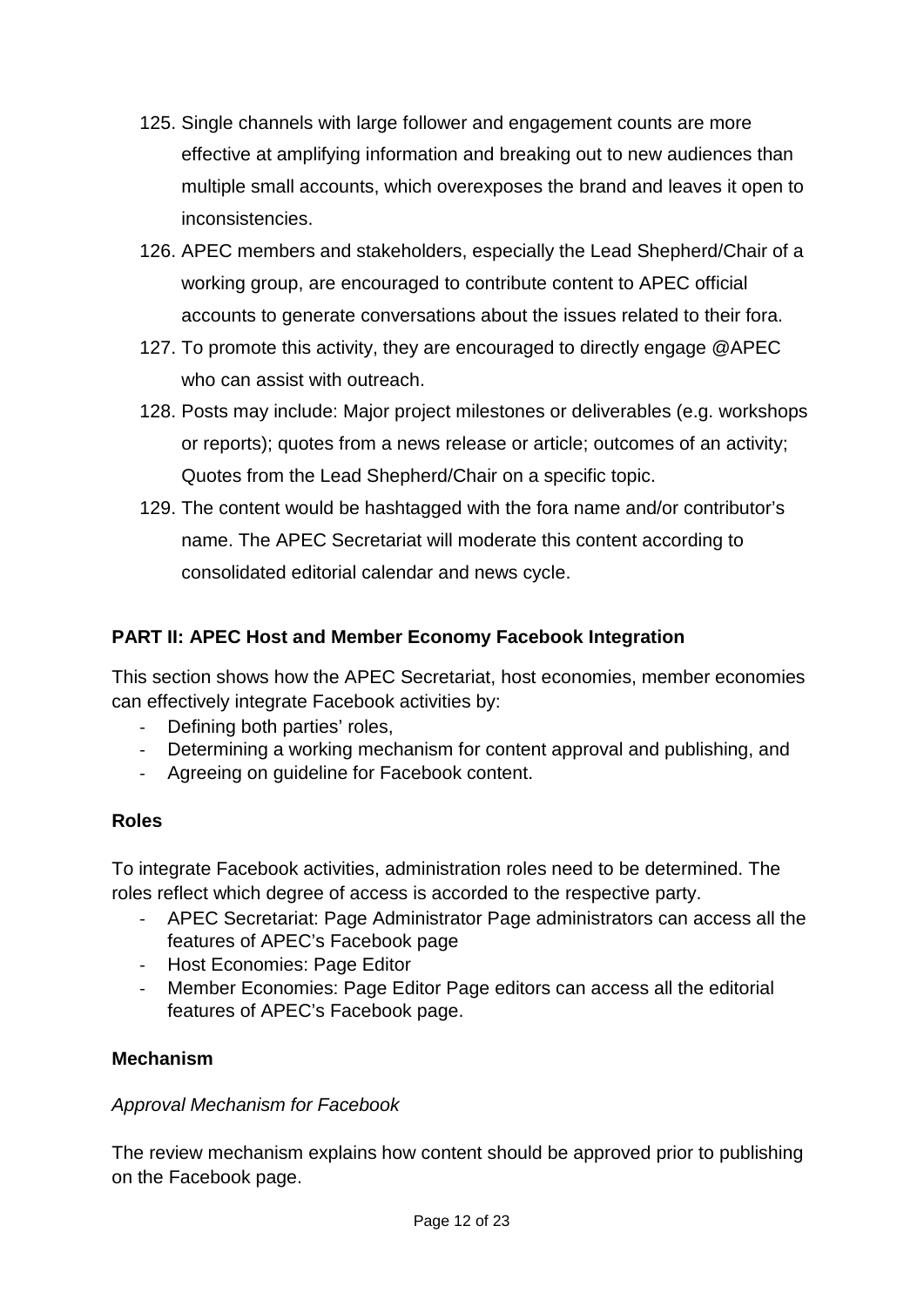The APEC Secretariat has the authority to give final approval for all content published on APEC's Facebook page. The mechanism is:

- Editor sends APEC Secretariat content suggestion
- CPAU approves the content suggestion based on the APEC social media guideline.
- Editor can schedule the approved content on the agreed timeslot. The Secretariat's content should be published at 14:00 (Singapore). The Host Economy's content should be published at 15:00 (Singapore). In case there are multiple content in a day, the second content should be published two hours after the first content.
- Host or member economy will then check the post scheduled by the Host Economy's editor and will alert APEC Secretariat should there be any doubt about the content scheduled.



*Publishing Mechanism*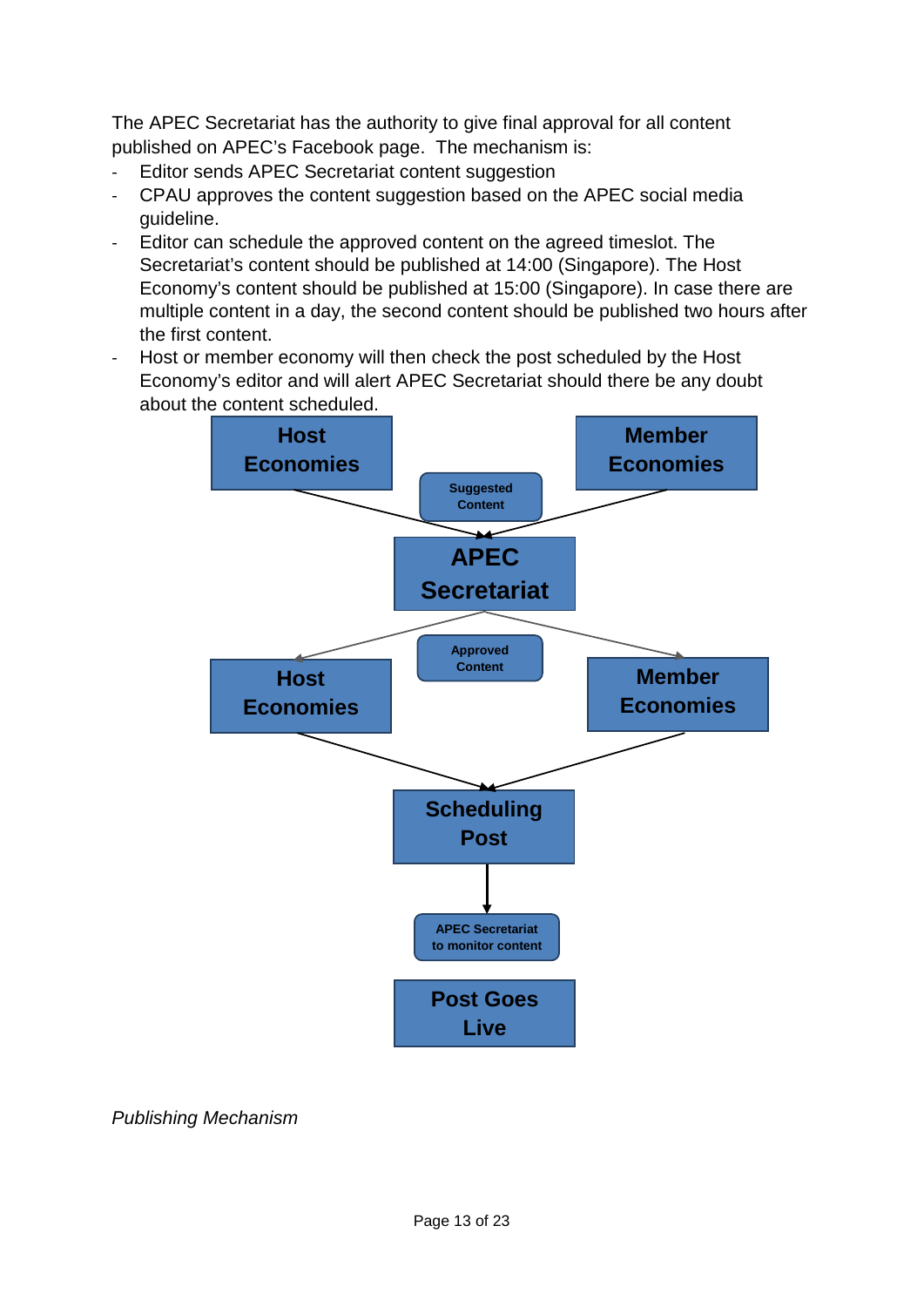In certain cases involving local content (local language; host logistical issues; etc.) Host economies and member economies target their own audience only. In order to reach a specific geographic target audience, the page editor should follow these steps:

- Log yourself on APEC's Facebook page on an editor setting.
- Put your content in the update box.

|                                                                          | Status <b>P</b> Photo/Video <b>&amp;</b> Offer, Event+                                   |                |
|--------------------------------------------------------------------------|------------------------------------------------------------------------------------------|----------------|
| Lorem ipsum                                                              |                                                                                          |                |
| ⊙<br>$\overline{\circ}$                                                  | ⊕<br><b>Boost Post</b>                                                                   | <b>Publish</b> |
|                                                                          | Target your content to specific audiences by clicking $\bigoplus$ . A dialogue will pop- |                |
|                                                                          | Choose Audience Restrictions to geo-tag your content.                                    |                |
|                                                                          |                                                                                          |                |
|                                                                          | Preferred audience Audience restrictions                                                 | $\times$       |
|                                                                          | Limit who can see this post. Only people in the audiences that you choose can see        |                |
|                                                                          |                                                                                          |                |
| this post anywhere on Facebook.<br>Age @<br>$65+$ $\star$<br>$13 \times$ | Gender @<br>All<br>Men<br>Women                                                          |                |
| Locations @                                                              |                                                                                          |                |
|                                                                          | $\bullet$ Include $\bullet$ Add a country, county/region, city or postcode               |                |
|                                                                          |                                                                                          |                |
| Languages @<br>Enter a language                                          |                                                                                          |                |
|                                                                          |                                                                                          |                |

- Once you set the location, click save. Your content box should look like this: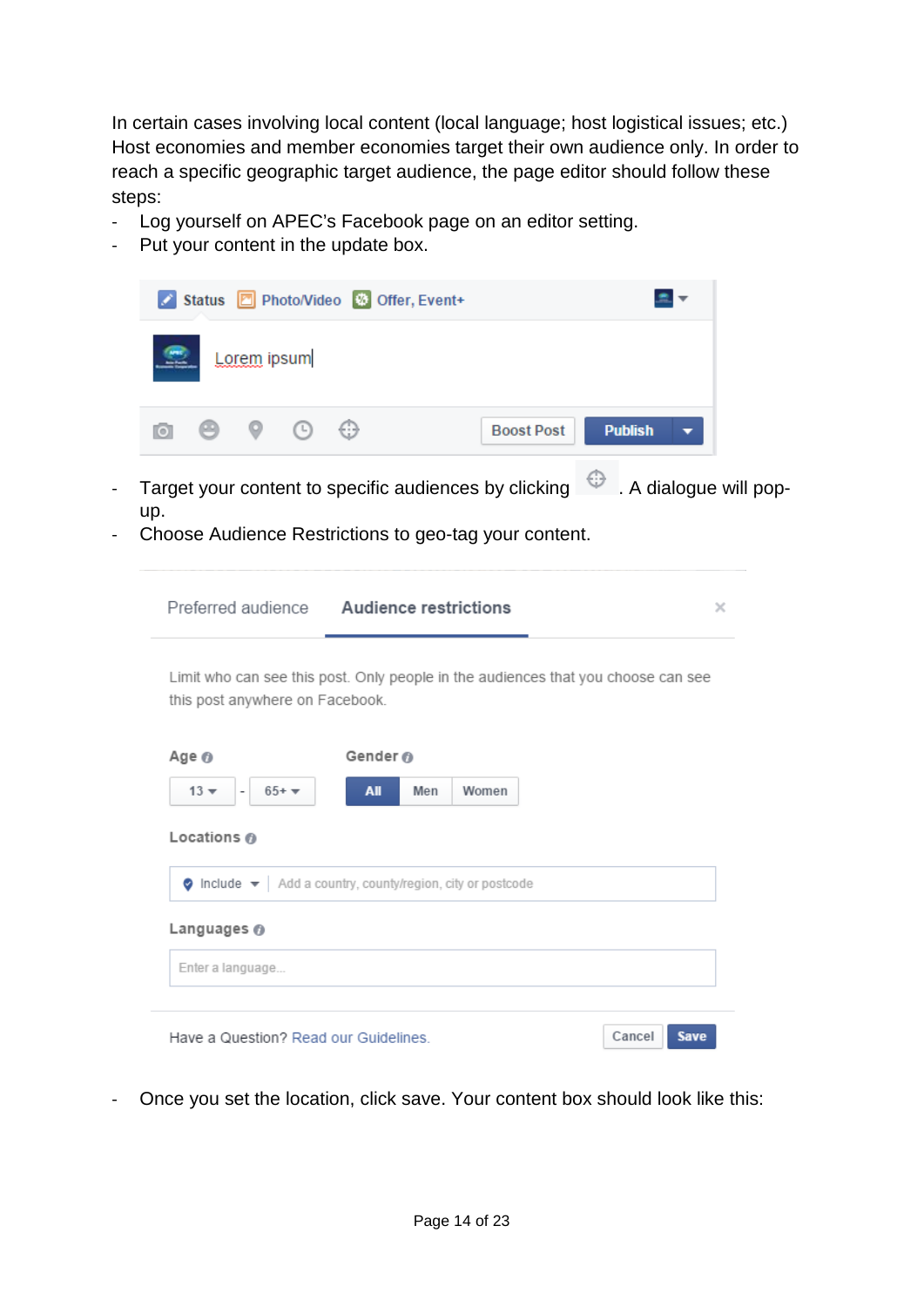|           |                                                                                    | Status <b>P</b> Photo/Video <b>S</b> Offer, Event+                                     |                   |                     |                                    |
|-----------|------------------------------------------------------------------------------------|----------------------------------------------------------------------------------------|-------------------|---------------------|------------------------------------|
|           | Lorem ipsum                                                                        |                                                                                        |                   |                     |                                    |
| Targeting | Location - Living in: Peru                                                         |                                                                                        |                   | ×                   |                                    |
| ГŌТ       | ⊙                                                                                  | ⊕                                                                                      | <b>Boost Post</b> | <b>Publish</b><br>▼ |                                    |
|           |                                                                                    | To schedule your content, click <b>X</b> . Several options will show:                  |                   | <b>Publish</b>      | Schedule<br>Backdate<br>Save Draft |
| -         |                                                                                    | Choose "Schedule". The following dialogue will pop-up.                                 |                   |                     |                                    |
|           | <b>Schedule Post</b>                                                               |                                                                                        |                   | ×                   |                                    |
|           | <b>Publishing schedule</b><br>Publication<br>published.<br>18/2/2016<br><b>COM</b> | Select a date and time in the future for when you want your post to be<br>19:56 UTC+07 |                   |                     |                                    |
|           | <b>Distribution schedule</b><br><b>Stop News Feed Distribution</b>                 |                                                                                        |                   |                     |                                    |



## **Guidelines**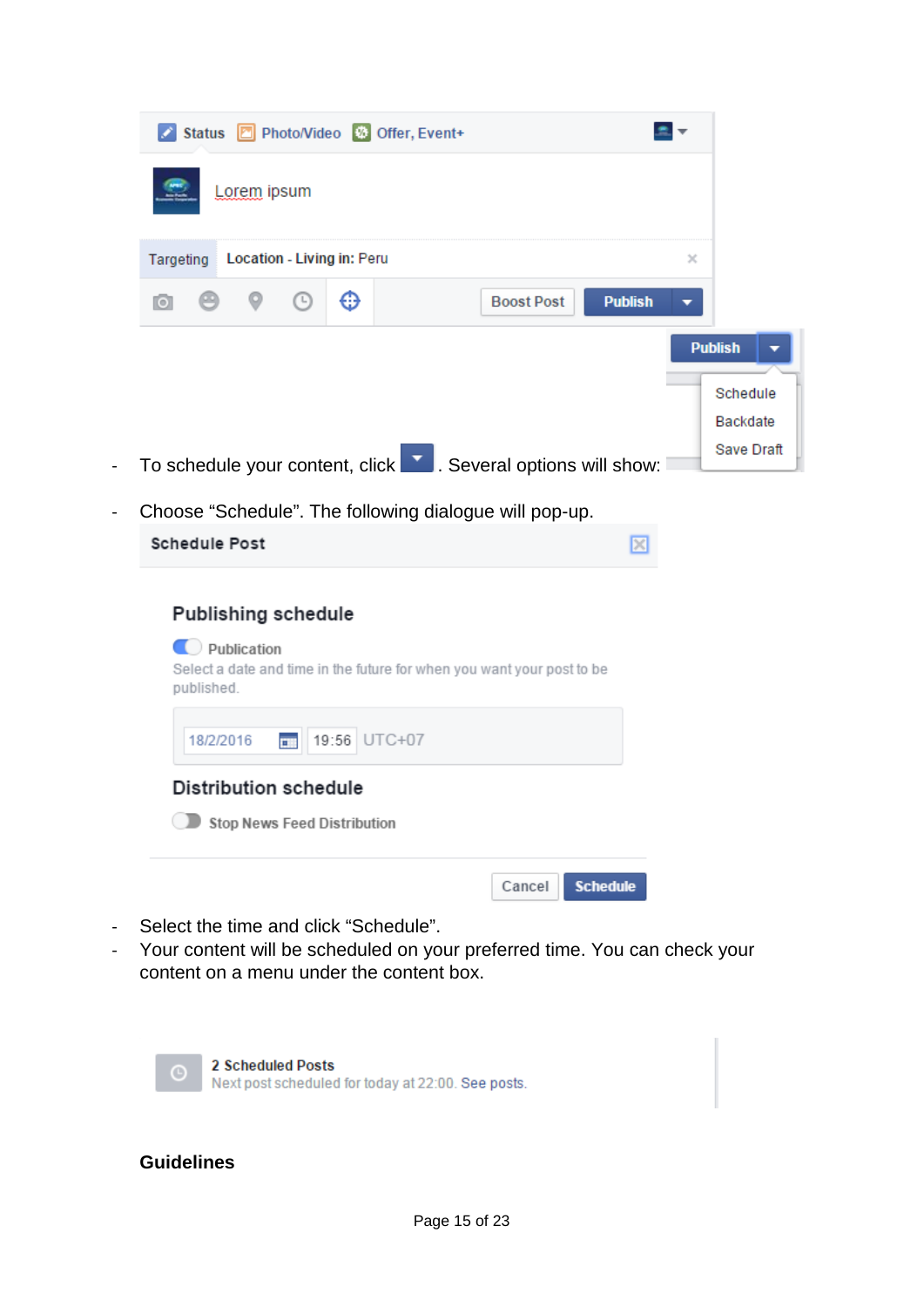## **Differentiating content from APEC Secretariat, host economies and member economies**

To differentiate content coming from host economies and member economies, each post should be finished with the following disclaimer:

"# APEC ] [Host Economy] [Year]"

## **1. Dos**

- Be discreet about what to disclose. Some information is private and confidential to the organization. Check with the APEC Secretariat if you are unsure of your post.
- Remember that you are posting to your group's social media page, not your personal social media page. Controversial personal opinions should be left out.
- Address any feedback truthfully and calmly. Do not engage in unpleasant online conversations that enflame unruly discussion.
- Review your group's social media policy so that you know the goal of social media engagement for your organization.
- Adhere to the APEC Guidelines when posting on social media.
- What you just shared cannot be withdrawn. Think before you share or post.
- Have a Social Media Administrator (single point of contact) to track/monitor feedback from users
- Hyperlink the social media page to the APEC member's Satellite Website.

## **2. Don'ts**

- Don't violate APEC's policies and procedures.
- Don't infringe copyrights of other organizations when you post.
- Don't use language or phrases that may be offensive or demeaning to certain groups of users. Social media covers a global audience.
- Don't post inaccurate or unsubstantiated facts.

## **APEC Member Economy Workflow and Approval Process**

A member or host economy is responsible for drafting social media posts for publications compliance review by the APEC Secretariat.

## **A. Content for posting on social media process (Daily and Weekly)**

| Task                                                                                                                               | <b>Frequency</b> | <b>APEC Secretariat</b><br><b>Action</b> |
|------------------------------------------------------------------------------------------------------------------------------------|------------------|------------------------------------------|
| <b>Daily Content for posting on</b><br>social media                                                                                | <b>Daily</b>     |                                          |
| Member economy sends content<br>as it is generated to APEC<br>Secretariat for review and posting<br>on social media. (Note: During |                  |                                          |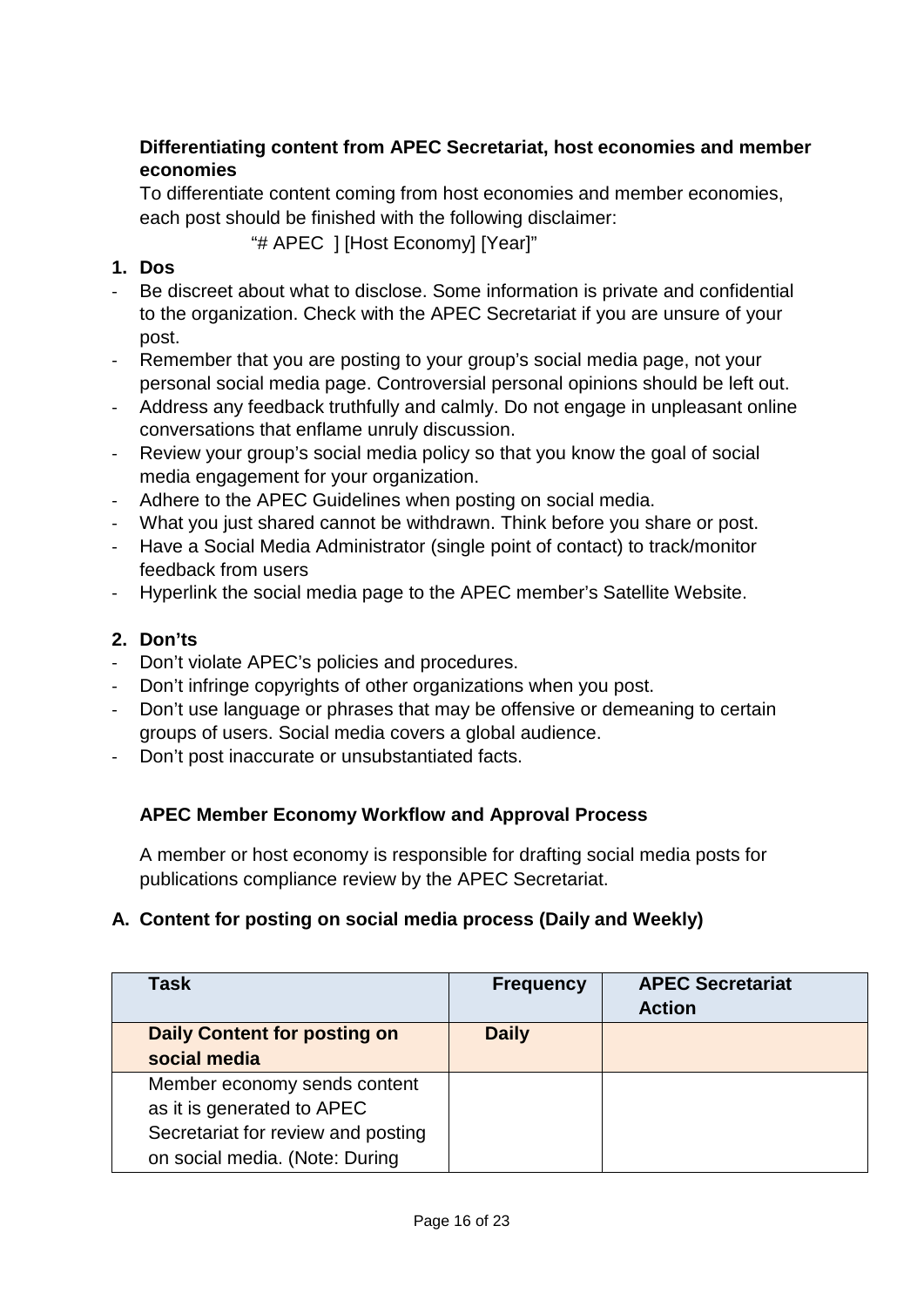| meetings, this pace will be higher   |           |                               |
|--------------------------------------|-----------|-------------------------------|
| than in between meetings.)           |           |                               |
| Member economy sends drafted         | Within 24 | <b>APEC Secretariat staff</b> |
| social media posts for review within | hours     | approve as soon as            |
| 24 hours                             |           | possible same day             |
| APEC Secretariat posts as soon as    |           |                               |
| possible once approved               |           |                               |

|                | <b>Task</b>                                                                       | <b>Frequency</b> | <b>APEC</b><br><b>CPAU</b><br><b>Action</b>               |
|----------------|-----------------------------------------------------------------------------------|------------------|-----------------------------------------------------------|
|                | <b>Weekly Content for posting on</b><br>social media                              | <b>Weekly</b>    |                                                           |
|                | Member economy sends content<br>calendar plan on Thursday each<br>week for review |                  |                                                           |
| $\overline{2}$ | APEC to respond with feedback no<br>more than a working day later                 |                  | <b>APEC</b><br>Secretariat<br>to review<br>and<br>approve |

# **B. Twitter engagement process**

|                | <b>Task</b>                                                                                                                                                            | <b>Frequency</b> | <b>APEC</b>                                           |
|----------------|------------------------------------------------------------------------------------------------------------------------------------------------------------------------|------------------|-------------------------------------------------------|
|                |                                                                                                                                                                        |                  | <b>Action</b>                                         |
|                | <b>Twitter engagement process</b>                                                                                                                                      | <b>Daily</b>     |                                                       |
|                | APEC Secretariat will monitor a<br>curated list of partners (academics,<br>government, journalists, official<br>accounts, embassies etc.) and<br>keywords              |                  |                                                       |
| $\overline{2}$ | Based on tweets monitored, member<br>economies will provide tweets/re-<br>tweeting opportunities weekly to<br>APEC (dynamically depending on the<br>content available) |                  | <b>APEC</b><br>Secretariat<br><b>Staff</b><br>approve |